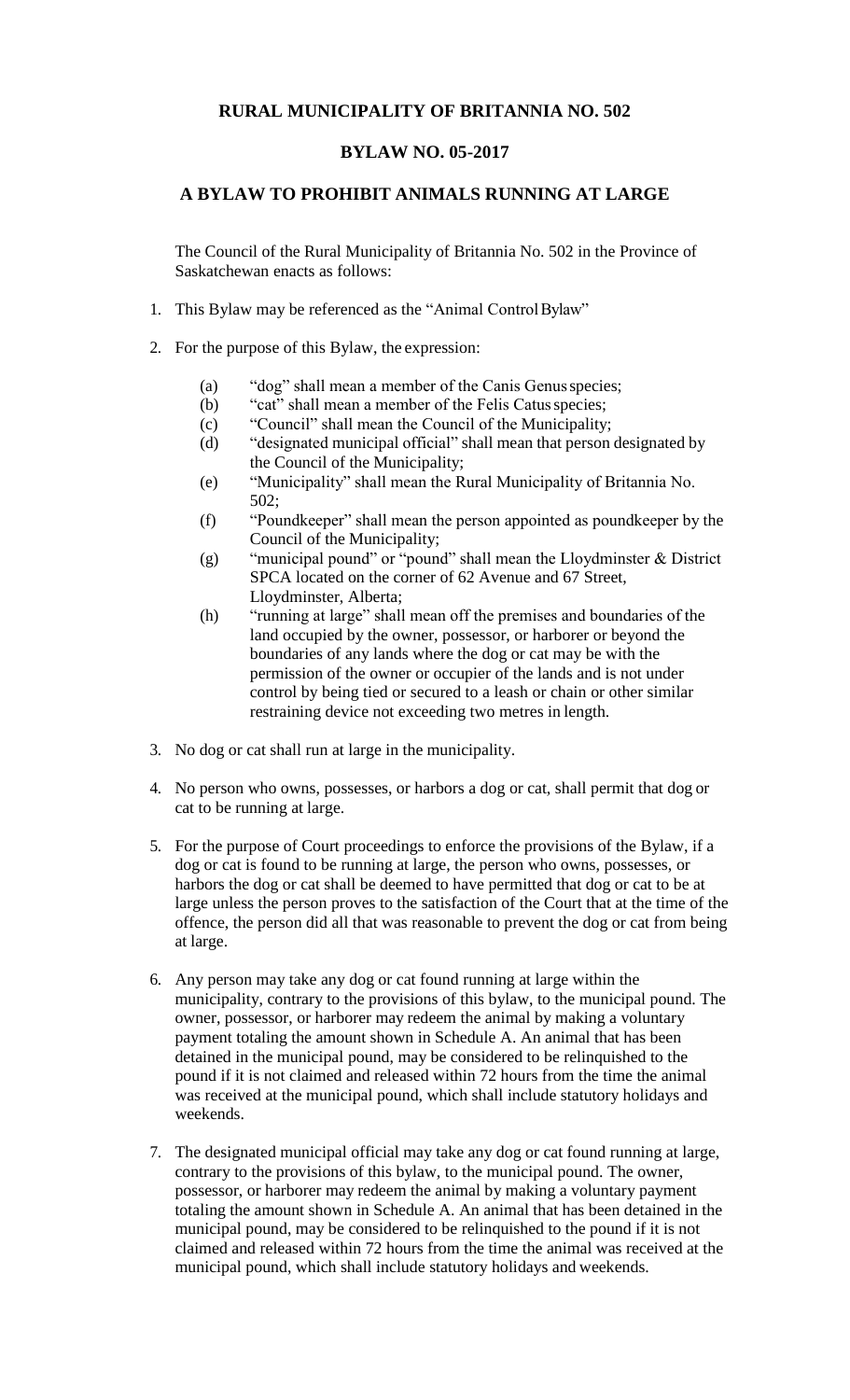- 8. The municipal pound may sell or adopt out any animal which is not redeemed within the period of time noted in Section 6 or 7 for a sum or adoption fee of their choice.
- *9.* The municipal pound may destroy any dog or cat which has not been redeemed within the period of time noted in Section 6 and 7*.*
- 10. If a dog or cat defecates on any public or private property other than the property of the owner, possessor, or harborer of the said dog or cat, the owner, possessor, or harborer of the dog or cat shall cause such defecation to be removed immediately and disposed of in a sanitary fashion.
- 11. The owner, possessor, or harborer of a dog or cat shall not allow the animal to create a nuisance to any person by:
	- a. excessive barking, howling, hissing, or otherwise making disruptive noises;
	- b. attempting to bite or biting anyone or any domestic animal, chasing vehicles or bicycles;
	- c. causing damage to anyproperty;
	- d. urinating, defecating or spraying on or otherwise damaging or interfering with any property other than the property of the owner, possessor, or harborer.
- 12. A designated municipal official who has reason to believe that a person has contravened any provision under section 6 or 7 of this bylaw without having made voluntary payment to the municipal pound, may serve on that person a Notice of Violation, which Notice of Violation shall indicate that the Municipality will accept voluntary payment as outlined in Schedule A, to be paid to the Municipality within twenty-eight days.
- 13. A designated municipal official who has reason to believe that a person has contravened any provision under section 11 of this bylaw may serve on that person a Notice of Violation, which Notice of Violation shall indicate that the Municipality will accept voluntary payment as outlined in Schedule A, to be paid to the Municipality within twenty-eight days.
- 14. Where the Municipality receives voluntary payment of the amount prescribed under sections 6, 7, 12 or 13 within the time specified, the person receiving the Notice of Violation shall not be liable to prosecution for the alleged contravention.
- 15. Payment of any Notice of Violation does not exempt the person from a further Notice of Violation under any section of this bylaw.
- 16. Every person who contravenes any provision of section 4 is guilty of an offence and liable on summary conviction:
	- (a) in the case of an individual, to a fine of not more than \$2,000;
	- (b) in the case of a corporation, to a fine of not more than \$5,000; and
	- (c) in the case of a continuing offence, to a maximum daily fine of not more than \$500 per day.
- 17. Every person who contravenes any provision of section 10 or 11 of this bylaw is guilty of an offence and liable on summary conviction:
	- (a) in the case of an individual, to a fine of not more than  $$1,000$ ;
	- (b) in the case of a corporation, to a fine of not more than \$2,500; and
	- (c) in the case of a continuing offence, to a maximum daily fine of no more than \$250 per day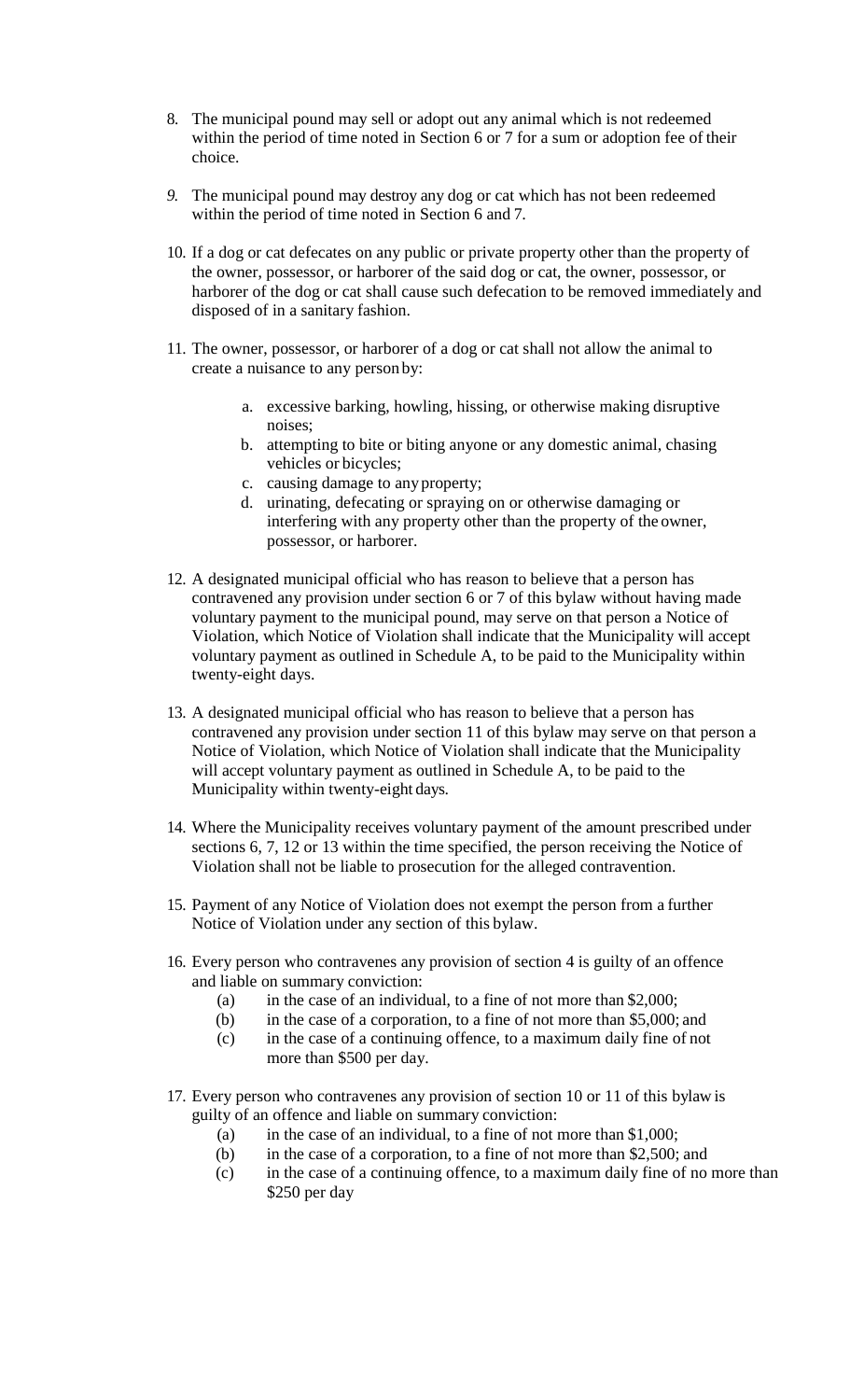18. Bylaw 20-2016 and any amendments are hereby repealed.

Read a first time this  $8<sup>th</sup>$  day of March, 2017. Read a second time this  $8<sup>th</sup>$  day of March, 2017. Read a third time this 8th day of March, 2017.

> $\overline{\phantom{a}}$  , and the contract of the contract of the contract of the contract of the contract of the contract of the contract of the contract of the contract of the contract of the contract of the contract of the contrac Reeve

> > Administrator

 $\overline{\phantom{a}}$  ,  $\overline{\phantom{a}}$  ,  $\overline{\phantom{a}}$  ,  $\overline{\phantom{a}}$  ,  $\overline{\phantom{a}}$  ,  $\overline{\phantom{a}}$  ,  $\overline{\phantom{a}}$  ,  $\overline{\phantom{a}}$  ,  $\overline{\phantom{a}}$  ,  $\overline{\phantom{a}}$  ,  $\overline{\phantom{a}}$  ,  $\overline{\phantom{a}}$  ,  $\overline{\phantom{a}}$  ,  $\overline{\phantom{a}}$  ,  $\overline{\phantom{a}}$  ,  $\overline{\phantom{a}}$